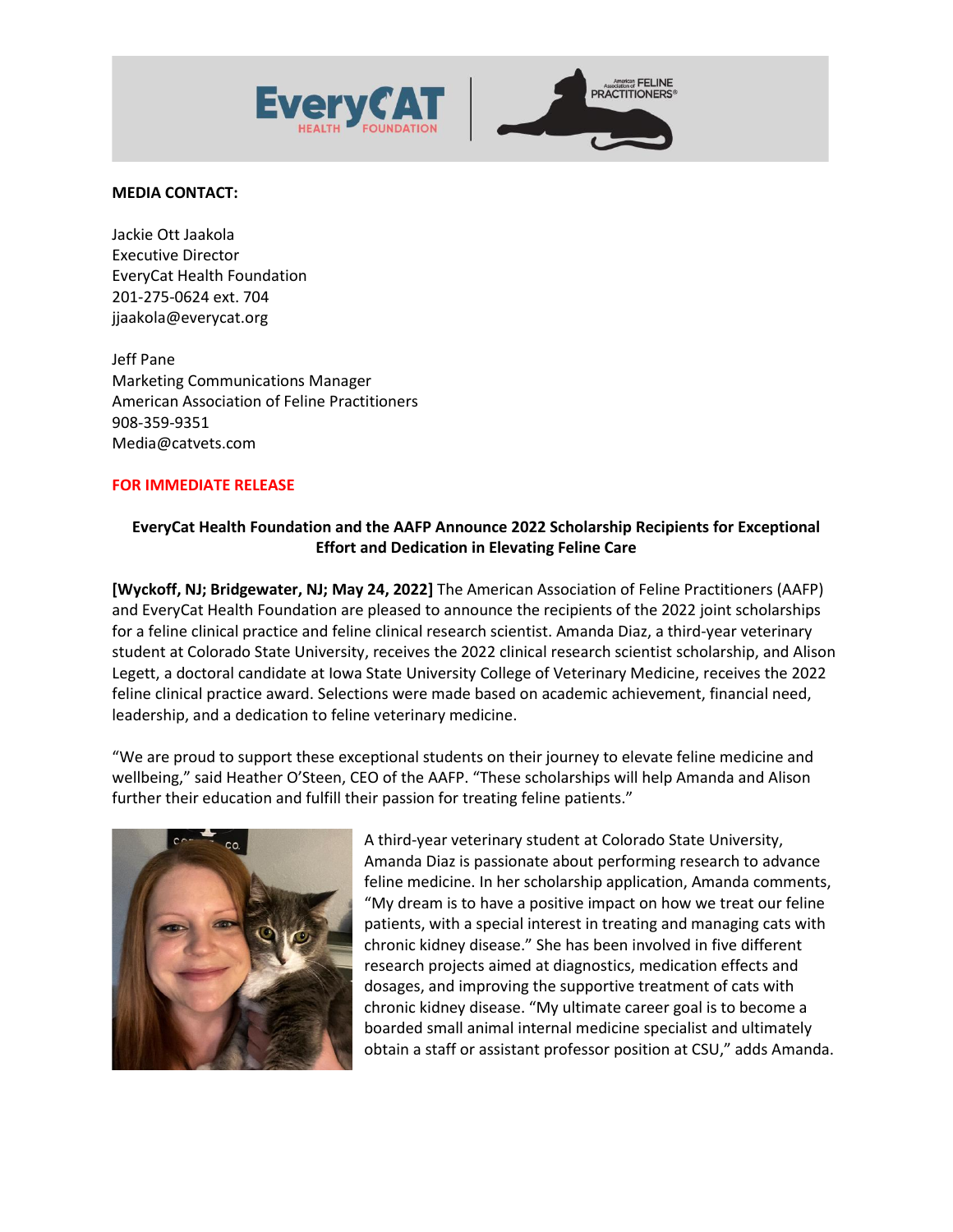

Alison Legett is a doctoral candidate at Iowa State University College of Veterinary Medicine. A fierce advocate for the health and wellbeing of her feline patients, Alison volunteers at a local feline rescue and makes crochet blankets by hand for the cats at another shelter. With an expected graduation date in May 2022, Alison has accepted a full-time position at a feline veterinary clinic starting in July. "There is a large emphasis on client education, which is something I am passionate about," comments Alison on her new position. "In addition to working at the feline clinic, I plan to get involved with local rescues/shelters and build a working relationship with them."

"Amanda and Alison represent the best qualities we were looking for amongst the candidate pool," said Jackie Ott Jaakola, Executive Director of EveryCat Health Foundation. "The passion for feline healthcare they share is inspirational."

To find more information about educational opportunities, resources available to students, and various feline-specific toolkits, please visit the [AAFP](http://www.catvets.com/) and [EveryCat Health Foundation](https://everycat.org/) websites.

###

### **About EveryCat Health Foundation**

EveryCat Health Foundation is the world's only nonprofit focused solely on funding feline health studies. Nearly 200 million cats bring joy to their companions across the world. Though cat ownership keeps growing, feline health research remains underfunded compared to many other animals. Since 1968, EveryCat Health Foundation has awarded more than \$8 million in grants for groundbreaking cat health research at more than 30 partner institutions worldwide. This funding is made possible through the support of dedicated donors and partners. Research supported by EveryCat Health Foundation helps veterinarians by providing educational resources that improve treatment of common feline health problems and prevent many diseases. Grants are reviewed and awarded with the help of the foundation's expert Scientific Review Committee. For further information, visit [www.everycat.org.](http://www.everycat.org/)

#### **About the American Association of Feline Practitioners**

The American Association of Feline Practitioners (AAFP) supports its members and improves the health and welfare of cats by supporting high standards of practice, continuing education, and evidence-based medicine (catvets.com). As a trusted leader in the veterinary community, the AAFP has a long-standing reputation and track record for facilitating high standards, including guidelines for practice excellence and educational resources. Over the years, the AAFP has encouraged veterinary professionals to continuously re-evaluate preconceived notions of practice strategies in an effort to advance the quality of feline medicine practiced. Launched in 2012, the Cat Friendly Practice® (CFP) Program [\(catvets.com/](http://www.catvets.com/)cfp) was created to improve the treatment, handling, and overall healthcare provided to cats. Its purpose is to equip veterinary practices, teams, and individuals with the tools and resources to reduce stress associated with the visit and elevate the standard of care provided to cats. Launched in 2020, the Cat Friendly Certificate Program (catvets.com/certificate) now provides this education to individual veterinary professionals. Catfriendly.com, or Cat Friendly Homes, is the AAFP's cat caregiver